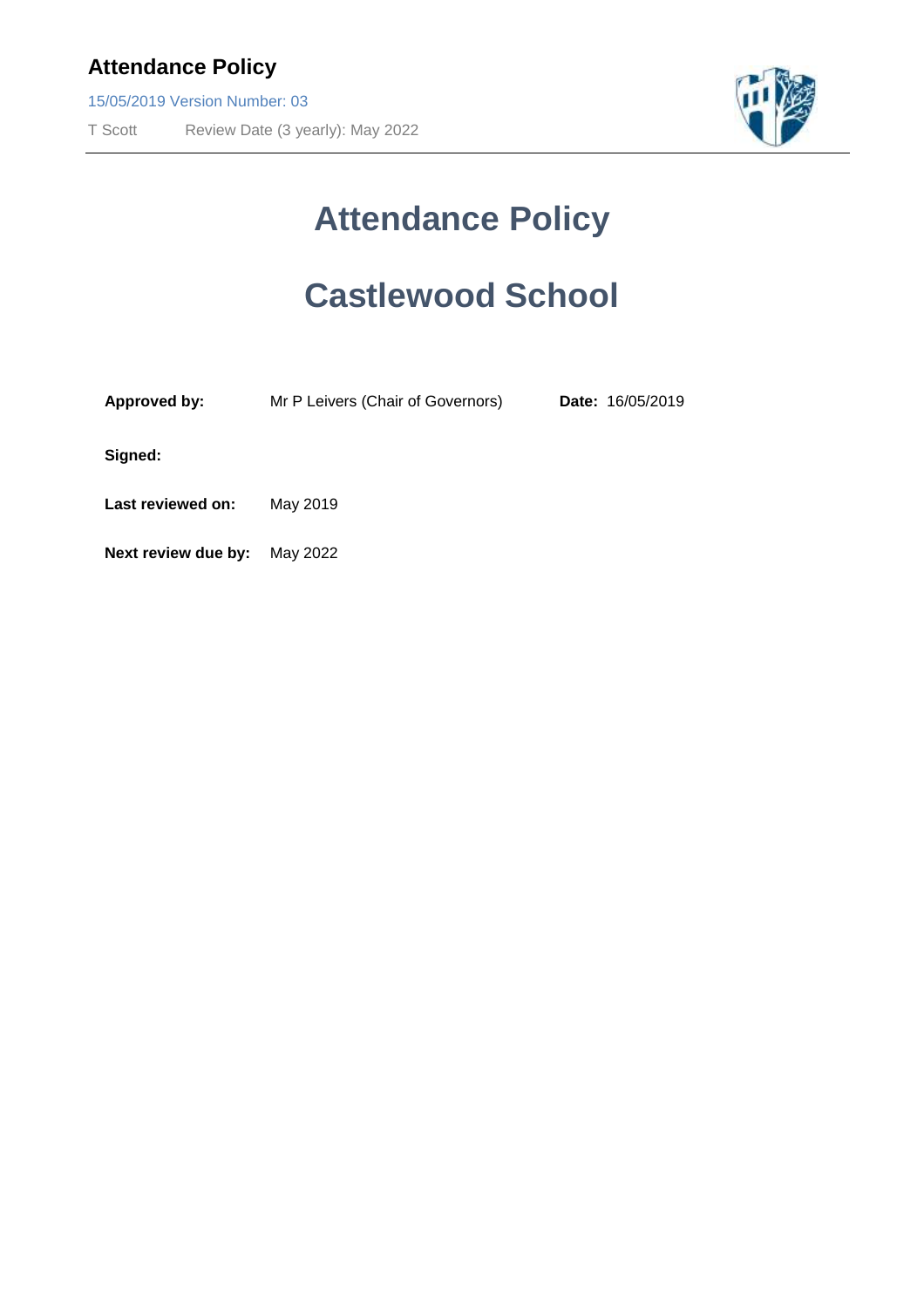15/05/2019 Version Number: 03

T Scott Review Date (3 yearly): May 2022



## **Contents**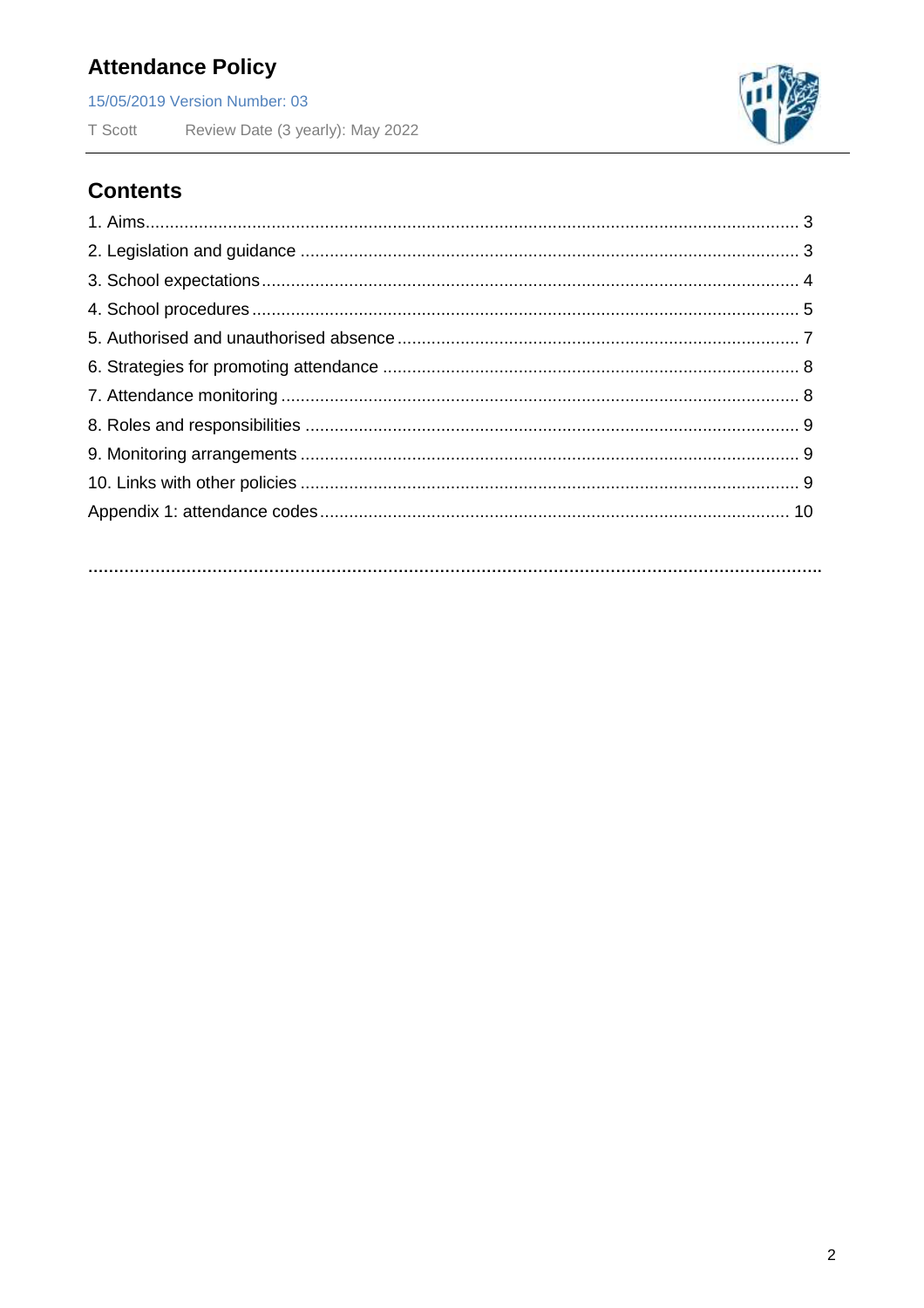15/05/2019 Version Number: 03

T Scott Review Date (3 yearly): May 2022



## **1. Aims**

Our school aims to meet its obligations with regards to school attendance by:

- Promoting good attendance and reducing absence, including persistent absence
- Ensuring every pupil has access to full-time education to which they are entitled
- Acting early to address patterns of absence

We will also support parents to perform their legal duty to ensure their children of compulsory school age attend regularly, and will promote and support punctuality in attending lessons.

Northern House School (Solihull) adheres to the following attendance aims:

- To achieve a 95% + attendance rate
- To restrict days taken as holiday, during term time in any one year.
- To promote partnership between parents and school, working for the benefit of the children's learning
- To involve other agencies when all possible school based supportive measures have been put in place.

## **2. Legislation and guidance**

This policy meets the requirements of the [school attendance guidance](https://www.gov.uk/government/publications/school-attendance) from the Department for Education (DfE), and refers to the DfE's statutory guidance on [school attendance parental responsibility measures.](https://www.gov.uk/government/publications/parental-responsibility-measures-for-behaviour-and-attendance) These documents are drawn from the following legislation setting out the legal powers and duties that govern school attendance:

- [The Education Act 1996](https://www.legislation.gov.uk/ukpga/1996/56/part/VI/chapter/II)
- [The Education Act 2002](http://www.legislation.gov.uk/ukpga/2002/32/part/3/chapter/3)
- [The Education and Inspections Act 2006](http://www.legislation.gov.uk/ukpga/2006/40/part/7/chapter/2/crossheading/school-attendance)
- [The Education \(Pupil Registration\) \(England\) Regulations 2006](http://www.legislation.gov.uk/uksi/2006/1751/contents/made)
- [The Education \(Pupil Registration\) \(England\) \(Amendment\) Regulations 2010](http://www.centralbedfordshire.gov.uk/Images/amendment-regulation-2010_tcm3-8642.pdf)
- [The Education \(Pupil Registration\) \(England\) \(Amendment\) Regulations 2011](http://www.legislation.gov.uk/uksi/2011/1625/made)
- [The Education \(Pupil Registration\) \(England\) \(Amendment\) Regulations 2013](http://www.legislation.gov.uk/uksi/2013/756/made)
- [The Education \(Pupil Registration\) \(England\) \(Amendment\) Regulations 2016](http://legislation.data.gov.uk/uksi/2016/792/made/data.html)
- [The Education \(Penalty Notices\) \(England\) \(Amendment\) Regulations 2013](http://www.legislation.gov.uk/uksi/2013/756/pdfs/uksiem_20130756_en.pdf)

This policy also refers to the DfE's guidance on the [school census,](https://www.gov.uk/government/publications/school-census-2017-to-2018-guide-for-schools-and-las) which explains the persistent absence threshold.

This policy complies with our funding agreement and articles of association.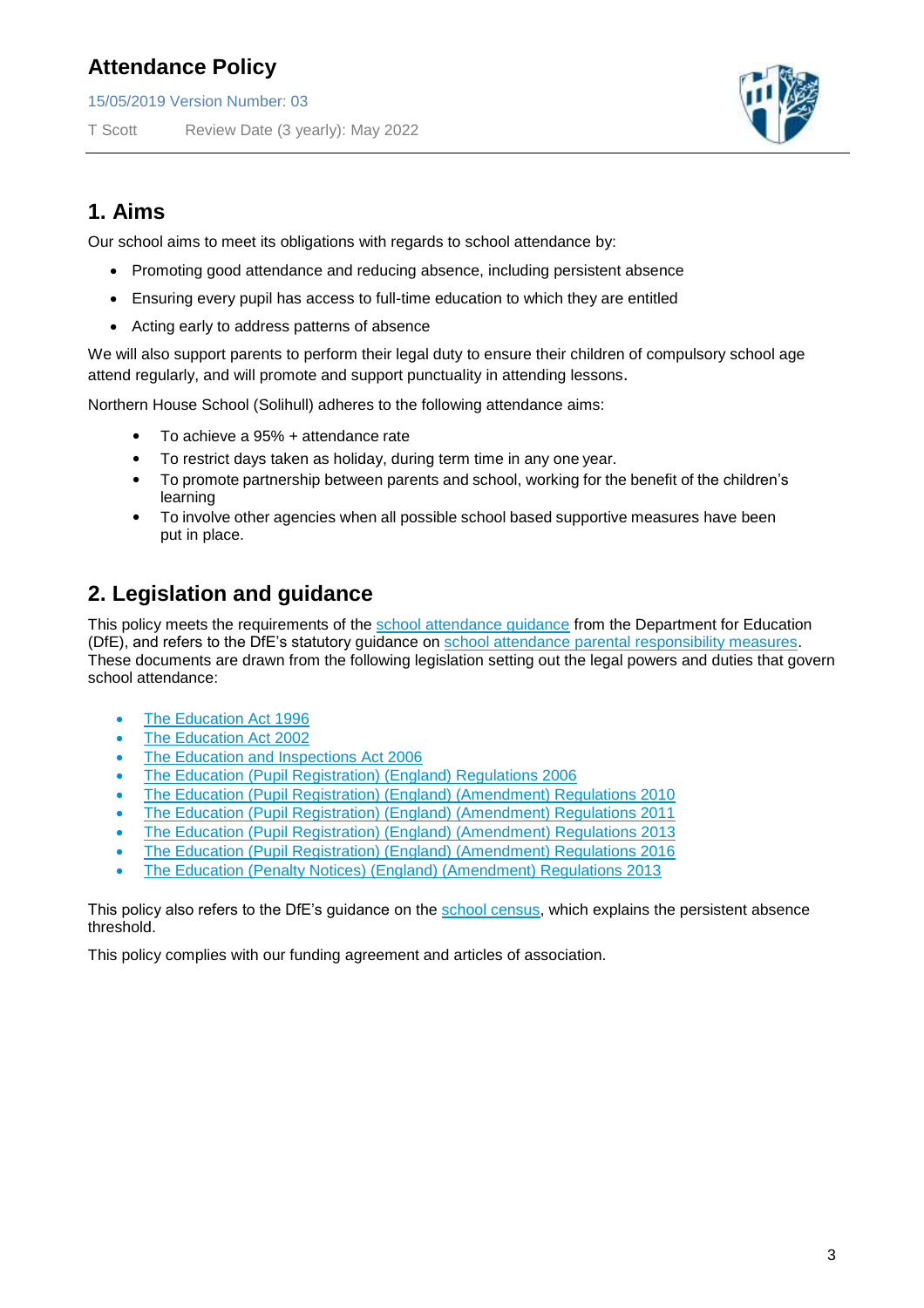15/05/2019 Version Number: 03

T Scott Review Date (3 yearly): May 2022



### **3. School expectations**

#### **3.1 Expectations of pupils:**

- 1. That they will attend school regularly, aiming for an attendance rate of 95 100%
- 2. That they will arrive on time and appropriately prepared for the day
- 3. That they will inform a member of staff of any problem or reason that may hinder them from attending school

#### **3.2 Expectations of parents:**

- 1. That they will ensure their child attends school, aiming for a 95 100% attendance rate
- 2. That they will contact school as soon as it is reasonably practical, before 9.30 am, whenever their child is unable to attend
- 3. That any absence is followed by a written explanation of why the child was absent and for what period of time if it is more than one day
- 4. To ensure that their child arrives in school well prepared for the schoolday
- 5. To contact the school, in confidence, whenever any problem occurs that may keep their child away from school
- 6. To refrain from taking the child out of school for holidays, or occasional days, unless there are significant exceptional circumstances

#### **3.3 Expectations of staff:**

- 1. To ensure regular, efficient and accurate recording of presence / absence
- 2. To make early contact with parents when a child fails to attend
- 3. To refer to appropriate support agencies as required
- 4. To communicate clear expectations of what is good attendance
- 5. To give clear guidance as to how good attendance is promoted
- 6. To display attendance data appropriately in tutor rooms

#### **3.4 Expectations of Governors:**

- 1. To monitor the effectiveness of the policy through Head Teacherreports
- 2. To support the school in encouraging good attendance through rolemodelling
- 3. To communicate with parents and other agencies as appropriate
- 4. To attend celebration assemblies for good attendance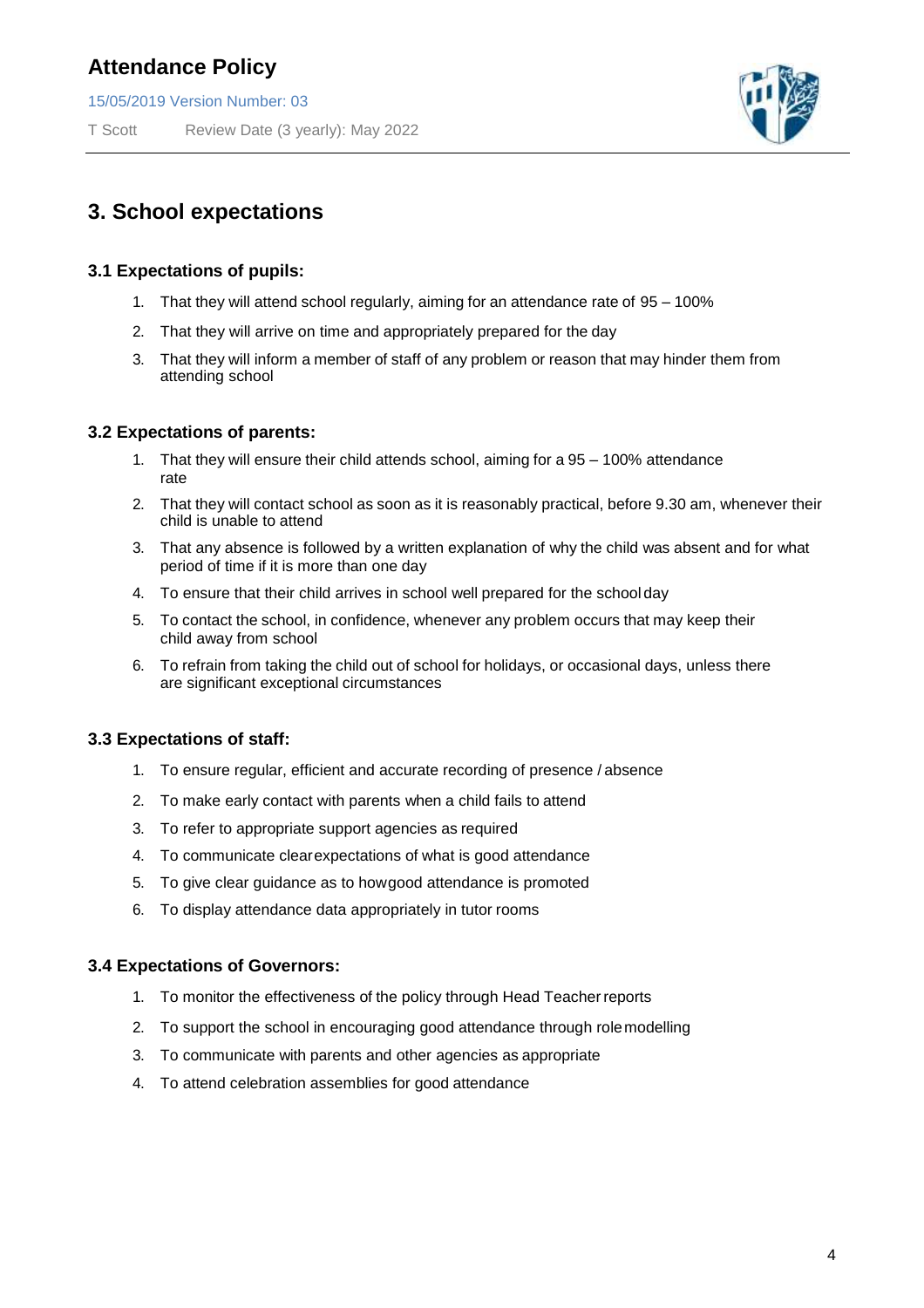15/05/2019 Version Number: 03

T Scott Review Date (3 yearly): May 2022



### **4. School procedures**

#### **4.1 Attendance register**

By law, all schools (except those where all pupils are boarders) are required to keep an attendance register, and all pupils must be placed on this register.

The attendance register will be taken at the start of the first session of each school day and once during the second session. It will mark whether every pupil is:

- Present
- Attending an approved off-site educational activity
- Absent
- Unable to attend due to exceptional circumstances

Any amendment to the attendance register will include:

- The original entry
- The amended entry
- The reason for the amendment
- The date on which the amendment was made
- The name and position of the person who made the amendment

See appendix 1 for the DfE attendance codes.

Every entry in the attendance register will be preserved for 3 years after the date on which the entry was made.

Pupils must arrive in school by 9.00am on each school day.

The register for the first session will be taken at 9.00am and will be kept open until 10.00am. The register for the second session will be taken at 1.20pm and will be kept open until 1.25pm.

#### **4.2 Unplanned absence**

Parents must notify the school on the first day of an unplanned absence – for example, if their child is unable to attend due to ill health – by 9.30am or as soon as practically possible (see also section 6).

Please ring the school office directly on 0121 7489760.

Absence due to illness will be authorised unless the school has a genuine concern about the authenticity of the illness.

If the authenticity of the illness is in doubt, the school may ask parents to provide medical evidence, such as a doctor's note, prescription, appointment card or other appropriate form of evidence. We will not ask for medical evidence unnecessarily.

If the school is not satisfied about the authenticity of the illness, the absence will be recorded as unauthorised and parents will be notified of this in advance.

#### **4.3 Medical or dental appointments**

Missing registration for a medical or dental appointment is counted as an authorised absence; advance notice is required for authorising these absences.

However, we encourage parents to make medical and dental appointments out of school hours where possible. Where this is not possible, the pupil should be out of school for the minimum amount of time necessary.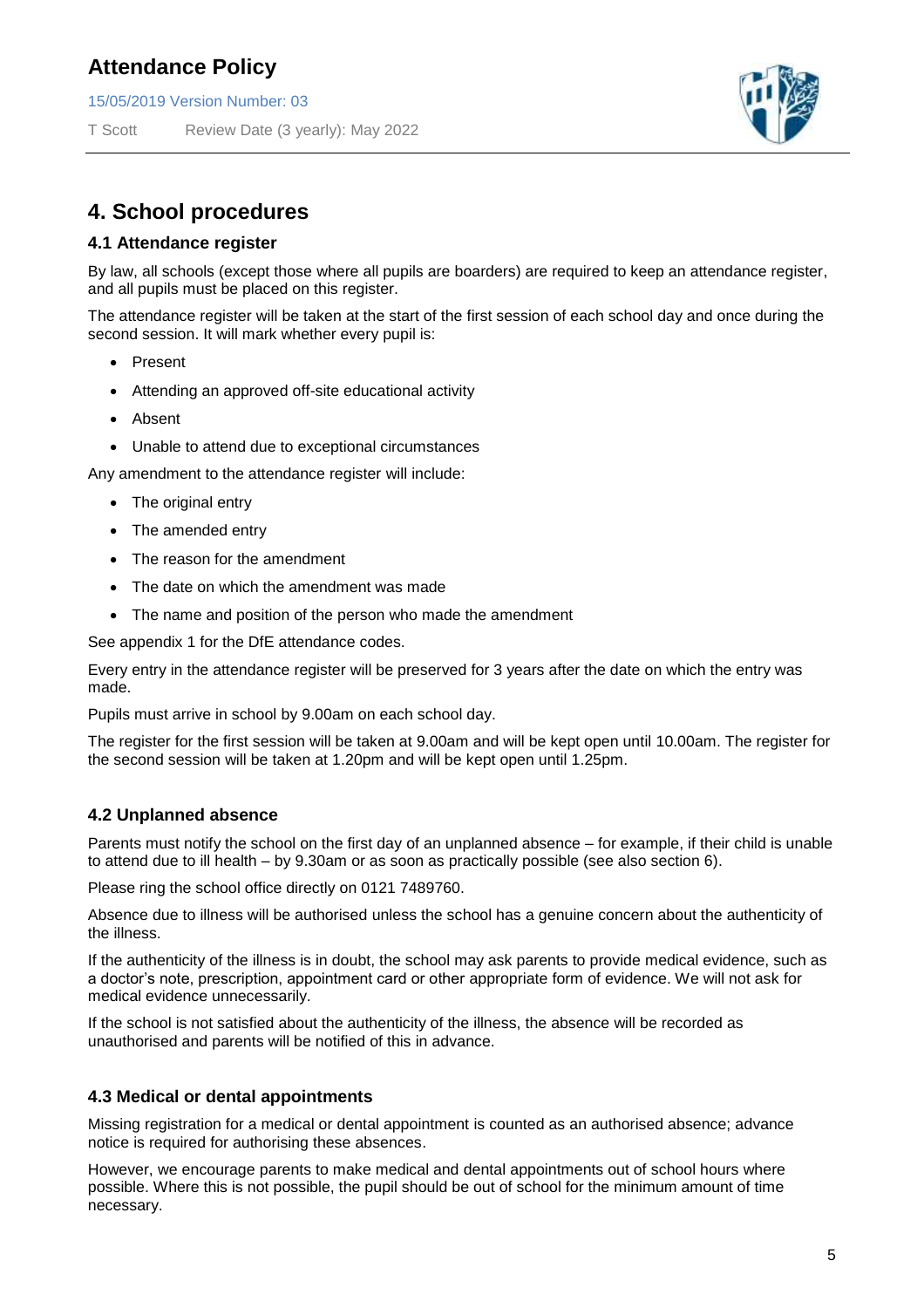15/05/2019 Version Number: 03

T Scott Review Date (3 yearly): May 2022



Parents/Carers are expected to contact the school office in advance of a medical/dental appointment either by:

- Phoning on 0121 7489760
- Emailing on [office-solihull@northernhouse.org.uk](mailto:office-solihull@northernhouse.org.uk)
- In writing
- In person at reception

Applications for other types of absence in term time must also be made in advance. Information relating to whether the school can authorise such absences can be found in section 5.

#### **4.4 Lateness and punctuality**

A pupil who arrives late but before the register has closed will be marked as late, using the appropriate code.

A pupil who arrives after the register has closed at 10.00am will be marked as absent, using the appropriate code; unauthorised, unless there are exceptional circumstances.

If the lateness is persistent and parents/carers fail to work with school to address the issues, the matter can be followed up by the attendance lead. If there is still no improvement, a request is made to the Local Authority for a Penalty Notice to be issued.

#### **4.5 Following up absence**

The school will follow up any absences to ascertain the reason, ensure proper safeguarding action is taken where necessary, identify whether the absence is approved or not and identify the correct attendance code to use.

If no information, regarding the absence of a child, has been received by 9.30am, the office will telephone the parent to check the reason for absence.

If there is no initial reason given for the absence, or letter of explanation on the child's return, this will be recorded as unauthorised absence.

#### **4.6 Reporting to parents/carers**

Parents/Carers will receive reports on their child's level of attendance at Annual Review meetings, if requested or parent/carer consultation meetings where a concern has been raised.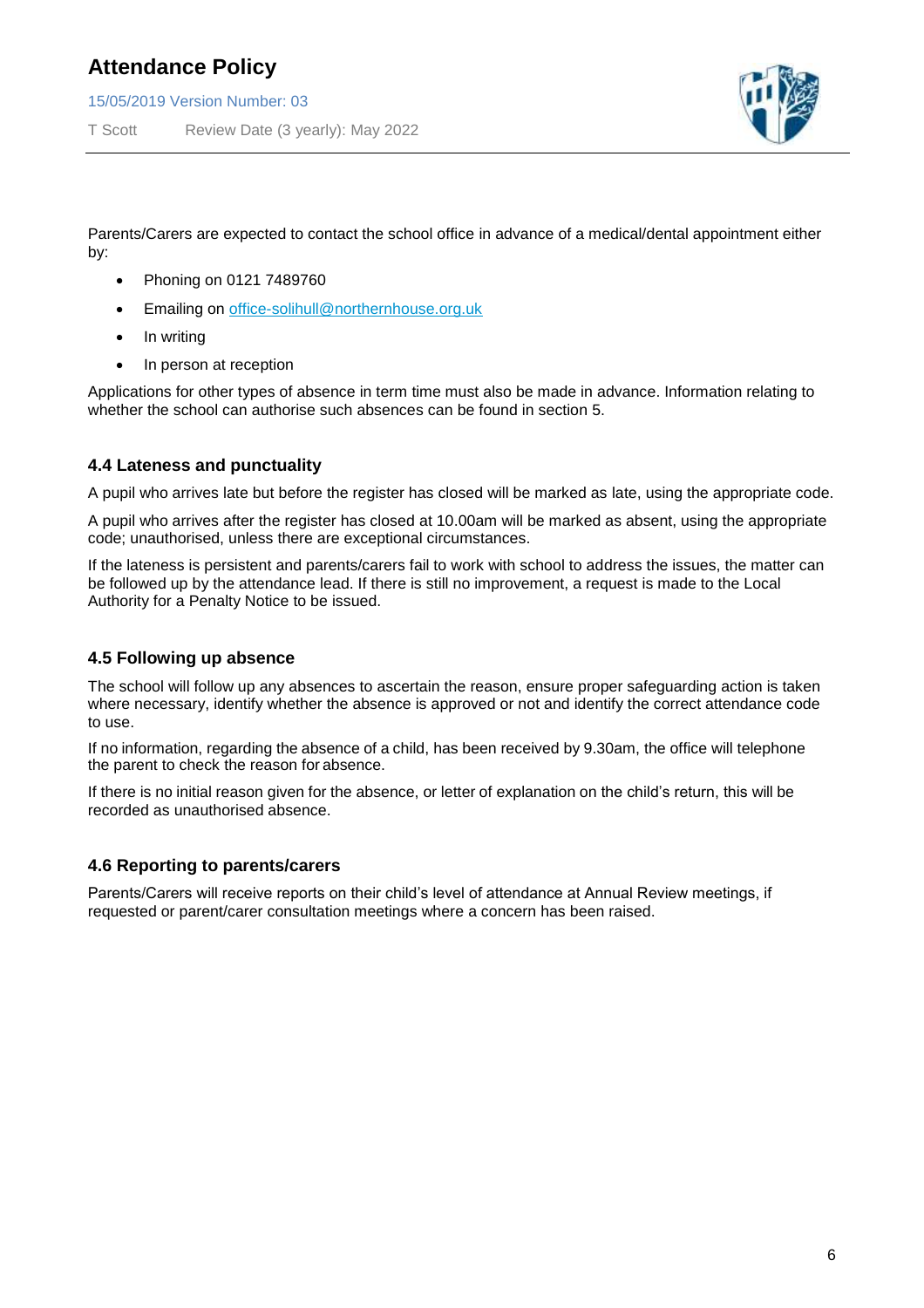15/05/2019 Version Number: 03

T Scott Review Date (3 yearly): May 2022



### **5. Authorised and unauthorised absence**

#### **5.1 Granting approval for term-time absence**

Headteachers may not grant any leave of absence to pupils during term time unless they consider there to be 'exceptional circumstances'.

We define 'exceptional circumstances' as something that would not happen regularly.

The school considers each application for term-time absence individually, taking into account the specific facts, circumstances and relevant context behind the request. A leave of absence is granted entirely at the headteacher's discretion.

Valid reasons for **authorised absence** include:

- Illness and medical/dental appointments as explained in sections 4.2 and 4.3
- Religious observance where the day is exclusively set apart for religious observance by the religious body to which the pupil's parents belong. If necessary, the school will seek advice from the parents' religious body to confirm whether the day is set apart

#### **5.2 Legal sanctions**

Schools can request fines to be issued by the Local Authority to parents/carers for the unauthorised absence of their child from school, where the child is of compulsory school age.

If issued with a penalty notice, parents must pay £60 within 21 days or £120 within 28 days. The payment must be made directly to the local authority.

The decision on whether or not to issue a penalty notice ultimately rests with the headteacher, following the local authority's code of conduct for issuing penalty notices. This may take into account:

- A number of unauthorised absences occurring within a rolling academic year
- One-off instances of irregular attendance, such as holidays taken in term time without permission
- Where an excluded pupil is found in a public place during school hours without a justifiable reason

If the payment has not been made after 28 days, the local authority can decide whether to prosecute the parent or withdraw the notice.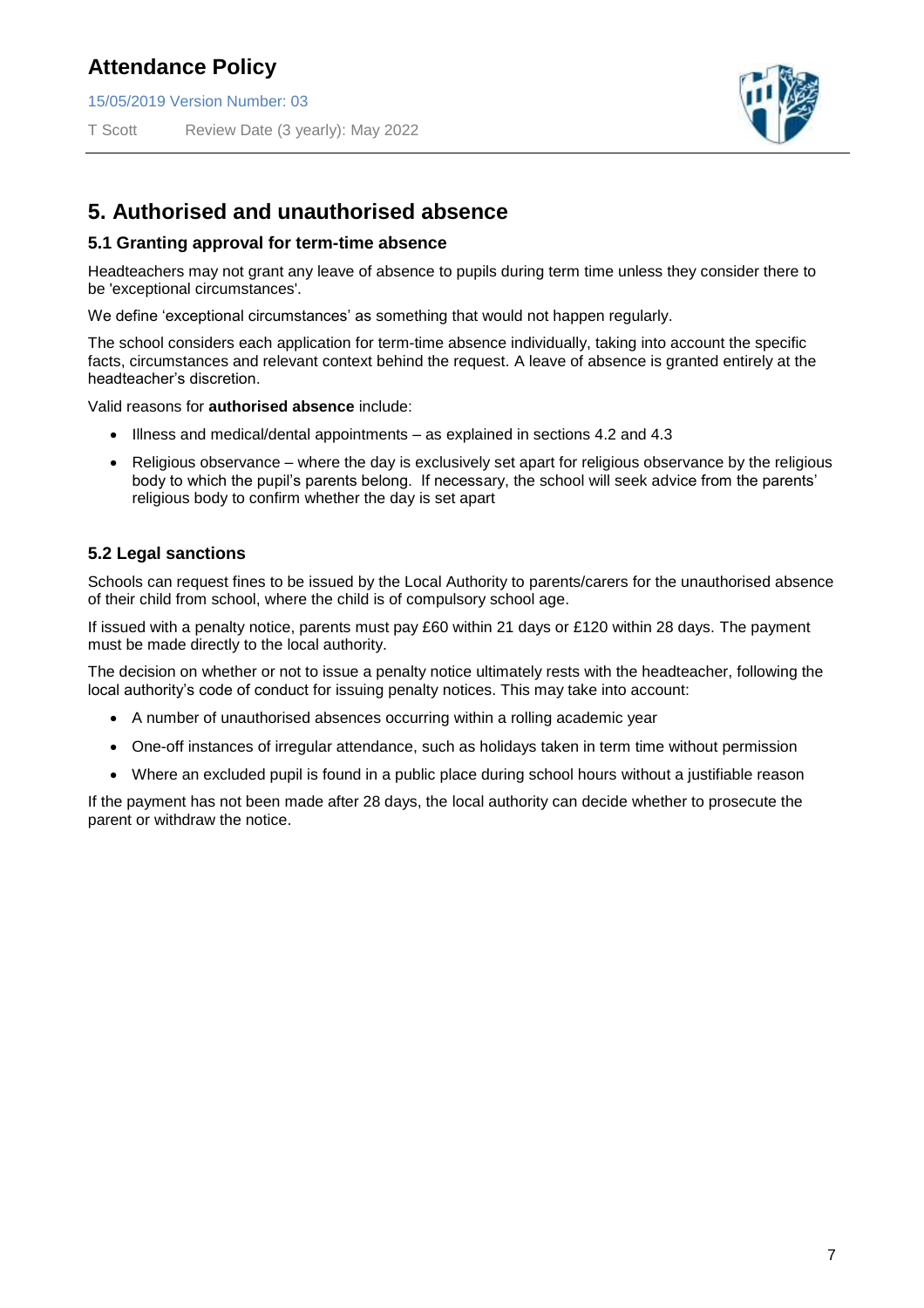15/05/2019 Version Number: 03

T Scott Review Date (3 yearly): May 2022



## **6. Strategies for promoting attendance**

#### **Incentives for good attendance:**

- Attendance data will be checked regularly by the attendance lead to identify any issues
- Attendance will be discussed regularly at SLT meetings
- Attendance will be discussed at regular staff meetings where staff have the opportunity to express any concerns
- A certificate for 100% attendance will be given out weekly in assembly, with additional certificates for ½ termly, termly and for the year
- Half termly and termly attendance vouchers for pupils with 100% attendance will be awarded.
- Certificates for improved attendance will be given as appropriate
- Certificates and vouchers will be given out for achievement of personal attendance targets
- Attendance focus weeks will take place with different rewards and initiatives to promote good attendance
- Reasons for regular attendance and arriving on time, well prepared for school will be raised in assemblies and PSHCE sessions

## **7. Attendance monitoring**

The attendance lead monitors pupil absence on a daily basis. Parents are expected to call the school in the morning if their child is going to be absent due to ill health (see section 4.2).

If a pupil's absence goes above 5 days we will contact the parents to discuss the reasons for this.

If after contacting parents a pupil's absence continues to rise, we will consider involving the local authority education enforcement team.

The persistent absence threshold is 10%. If a pupil's individual overall absence rate is greater than or equal to 10%, the pupil will be classified as a persistent absentee.

Pupil-level absence data is collected each term and published at national and local authority level through the DfE's school absence national statistics releases. The underlying school-level absence data is published alongside the national statistics. We compare our attendance data to the national average, and share this with governors.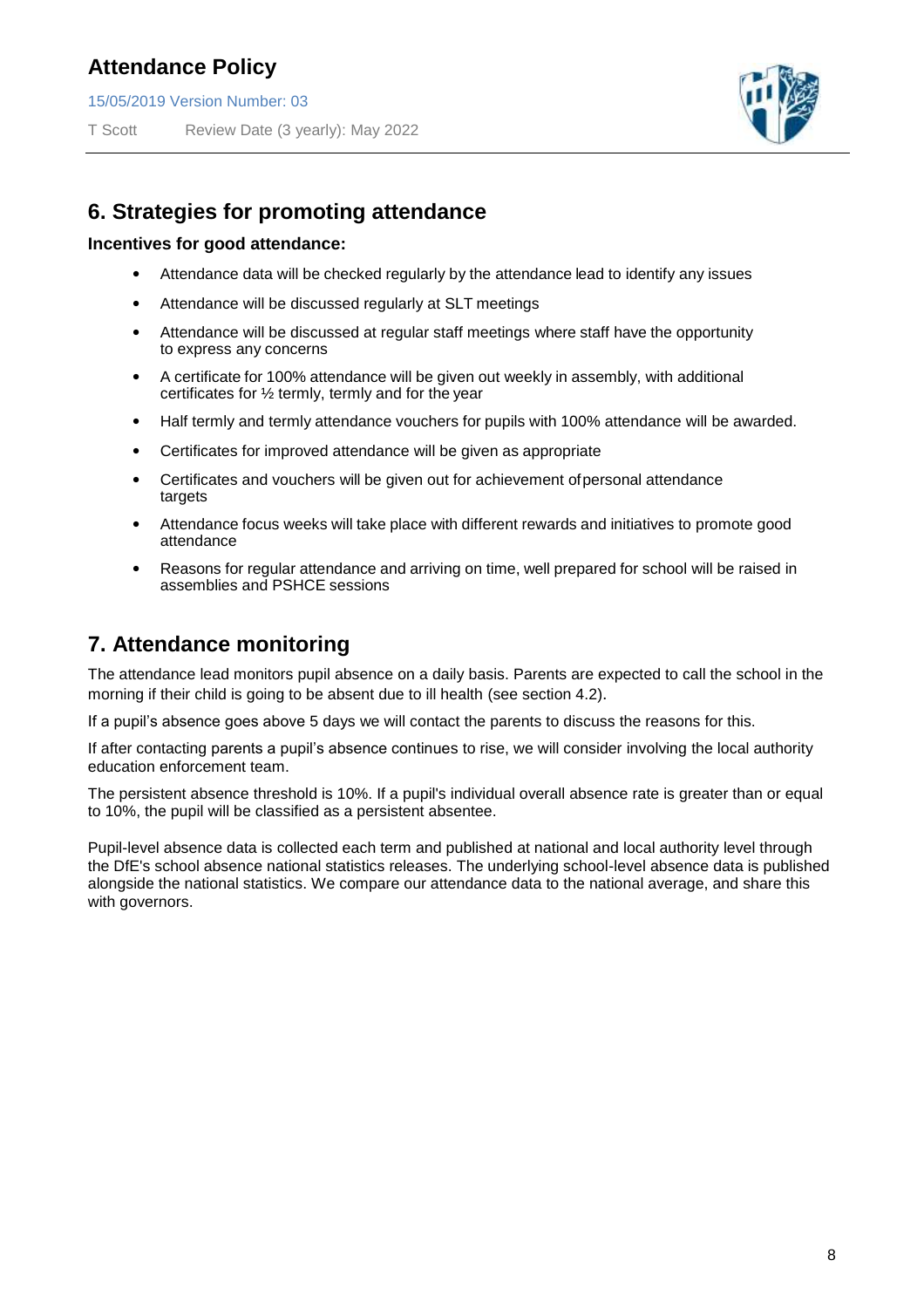15/05/2019 Version Number: 03

T Scott Review Date (3 yearly): May 2022



### **8. Roles and responsibilities**

#### **8.1 The governing board**

The Local Advisory Board is responsible for monitoring attendance figures for the whole school on at least a termly basis. It also holds the headteacher to account for the implementation of this policy.

#### **8.2 The headteacher**

The headteacher is responsible for ensuring this policy is implemented consistently across the school, and for monitoring school-level absence data and reporting it to governors.

The headteacher also supports other staff in monitoring the attendance of individual pupils and will request for a fixed-penalty notice to be issued where necessary.

#### **8.3 The attendance lead**

The attendance lead:

- Monitors attendance data at the school and individual pupil level
- Reports concerns about attendance to the headteacher
- Works with the education enforcement team to tackle persistent absence
- Arranges calls and meetings with parents to discuss attendance issues
- Advises the headteacher when to apply for fixed-penalty notices

#### **8.4 Form tutors**

Form tutors are responsible for recording attendance on a daily basis, using the correct codes, and submitting this information to the school office.

#### **8.5 Office staff**

Office staff are expected to take calls from parents about absence and record it on the school system.

#### **9. Monitoring arrangements**

This policy will be reviewed 3 yearly by the Headteacher and attendance lead. At every review, the policy will be shared with the governing board.

## **10. Links with other policies**

This policy is linked to our child protection and safeguarding policies.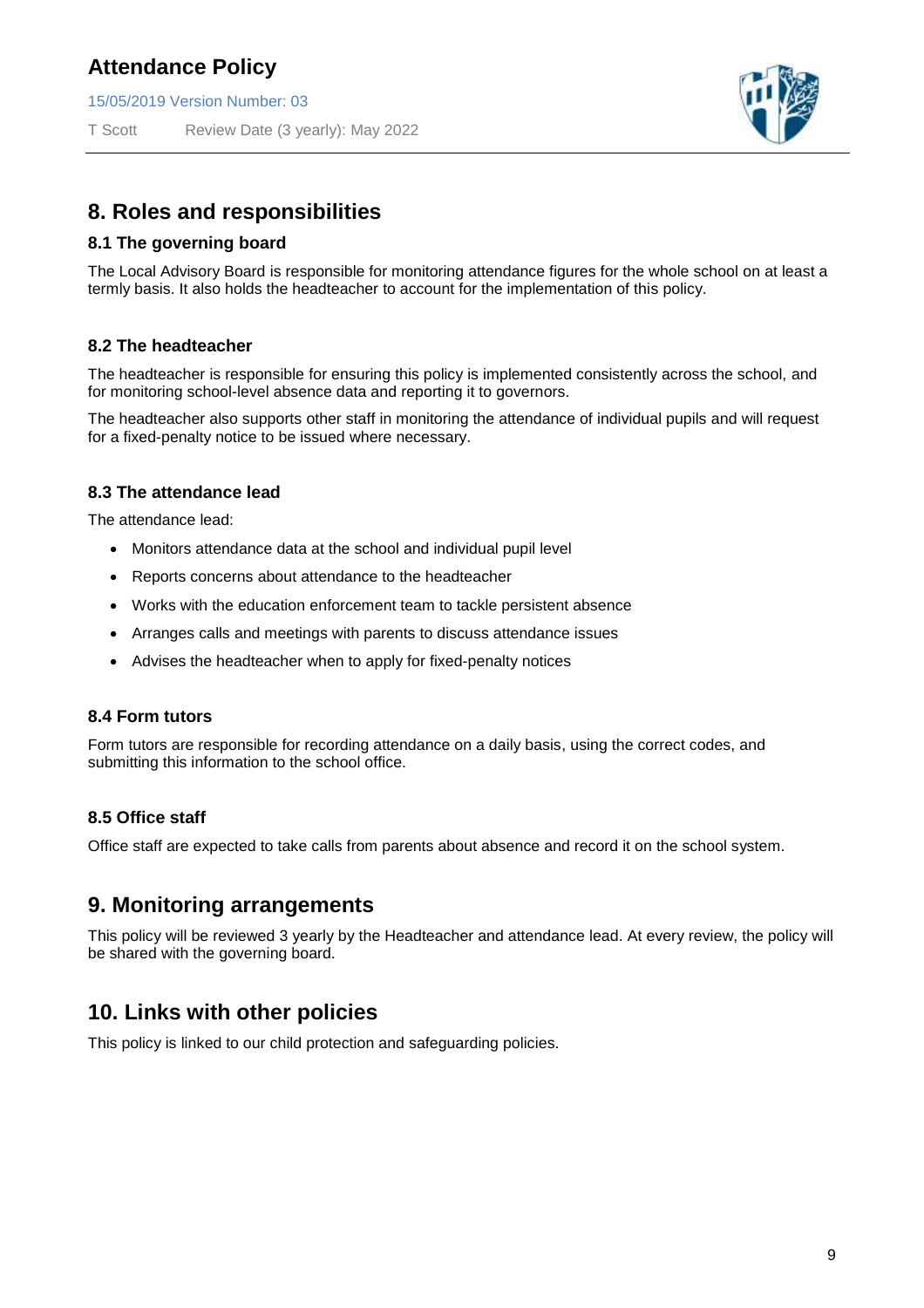15/05/2019 Version Number: 03

T Scott Review Date (3 yearly): May 2022



## **Appendix 1: attendance codes**

The following codes are taken from the DfE's guidance on school attendance.

| Code           | <b>Definition</b>             | <b>Scenario</b>                                                                    |  |  |
|----------------|-------------------------------|------------------------------------------------------------------------------------|--|--|
| <b>Present</b> |                               |                                                                                    |  |  |
| 1              | Present (am)                  | Pupil is present at morning registration                                           |  |  |
| V              | Present (pm)                  | Pupil is present at afternoon registration                                         |  |  |
| L              | Late arrival                  | Pupil arrives late before register has closed                                      |  |  |
| B              | Off-site educational activity | Pupil is at a supervised off-site educational<br>activity approved by the school   |  |  |
| D              | Dual registered               | Pupil is attending a session at another setting<br>where they are also registered  |  |  |
| J              | Interview                     | Pupil has an interview with a prospective<br>employer/educational establishment    |  |  |
| P              | Sporting activity             | Pupil is participating in a supervised sporting<br>activity approved by the school |  |  |
| V              | Educational trip or visit     | Pupil is on an educational visit/trip organised, or<br>approved, by the school     |  |  |
| W              | Work experience               | Pupil is on a work experience placement                                            |  |  |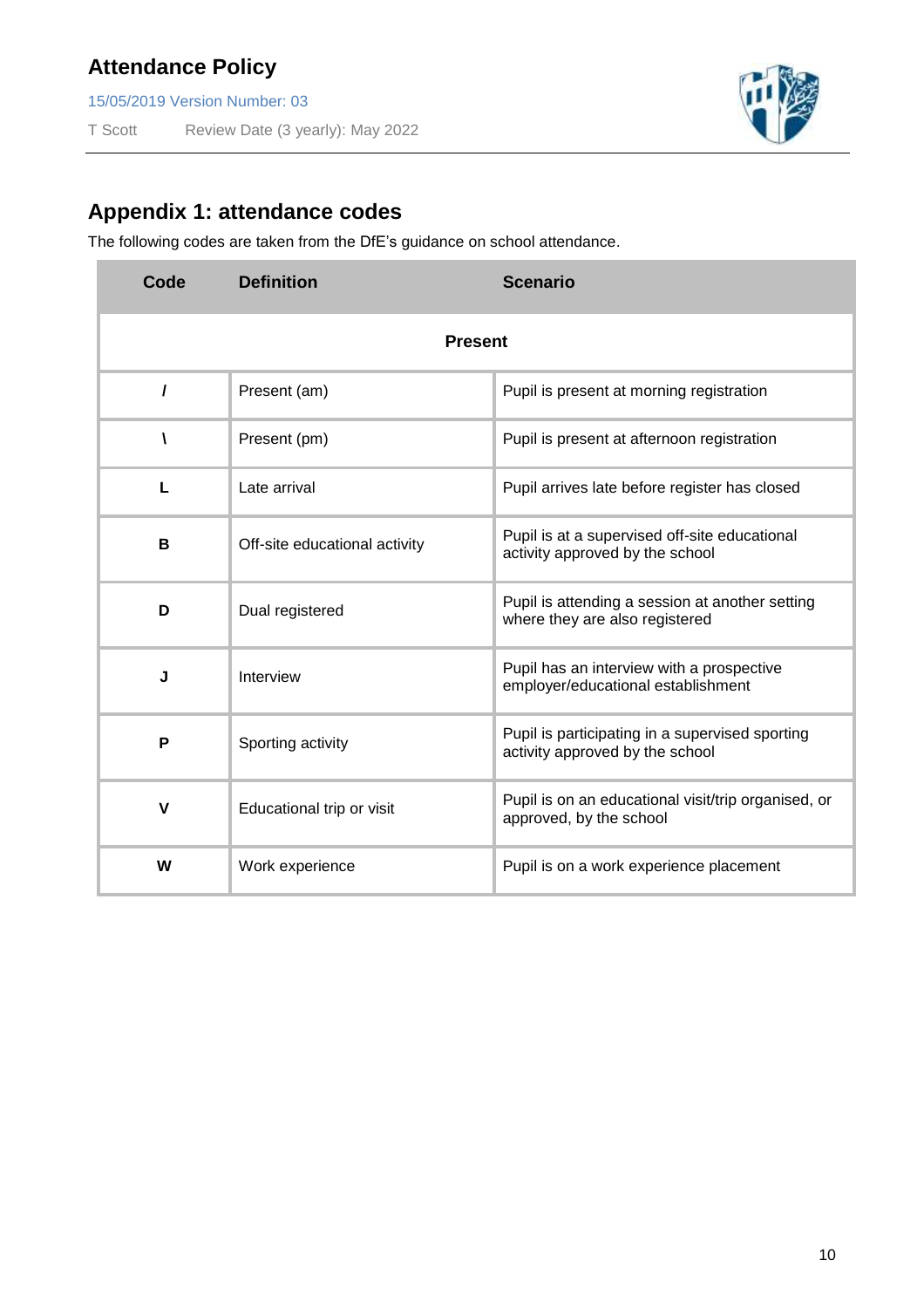15/05/2019 Version Number: 03

T Scott Review Date (3 yearly): May 2022



| Code                      | <b>Definition</b>                    | <b>Scenario</b>                                                               |  |  |
|---------------------------|--------------------------------------|-------------------------------------------------------------------------------|--|--|
| <b>Authorised Absence</b> |                                      |                                                                               |  |  |
| C                         | Authorised leave of absence          | Pupil has been granted a leave of absence due<br>to exceptional circumstances |  |  |
| Е                         | Excluded                             | Pupil has been excluded but no alternative<br>provision has been made         |  |  |
| н                         | Authorised holiday                   | Pupil has been allowed to go on holiday due to<br>exceptional circumstances   |  |  |
|                           | <b>Illness</b>                       | School has been notified that a pupil will be<br>absent due to illness        |  |  |
| M                         | Medical/dental appointment           | Pupil is at a medical or dental appointment                                   |  |  |
| R                         | Religious observance                 | Pupil is taking part in a day of religious<br>observance                      |  |  |
| Т                         | Gypsy, Roma and Traveller<br>absence | Pupil from a Traveller community is travelling,<br>as agreed with the school  |  |  |